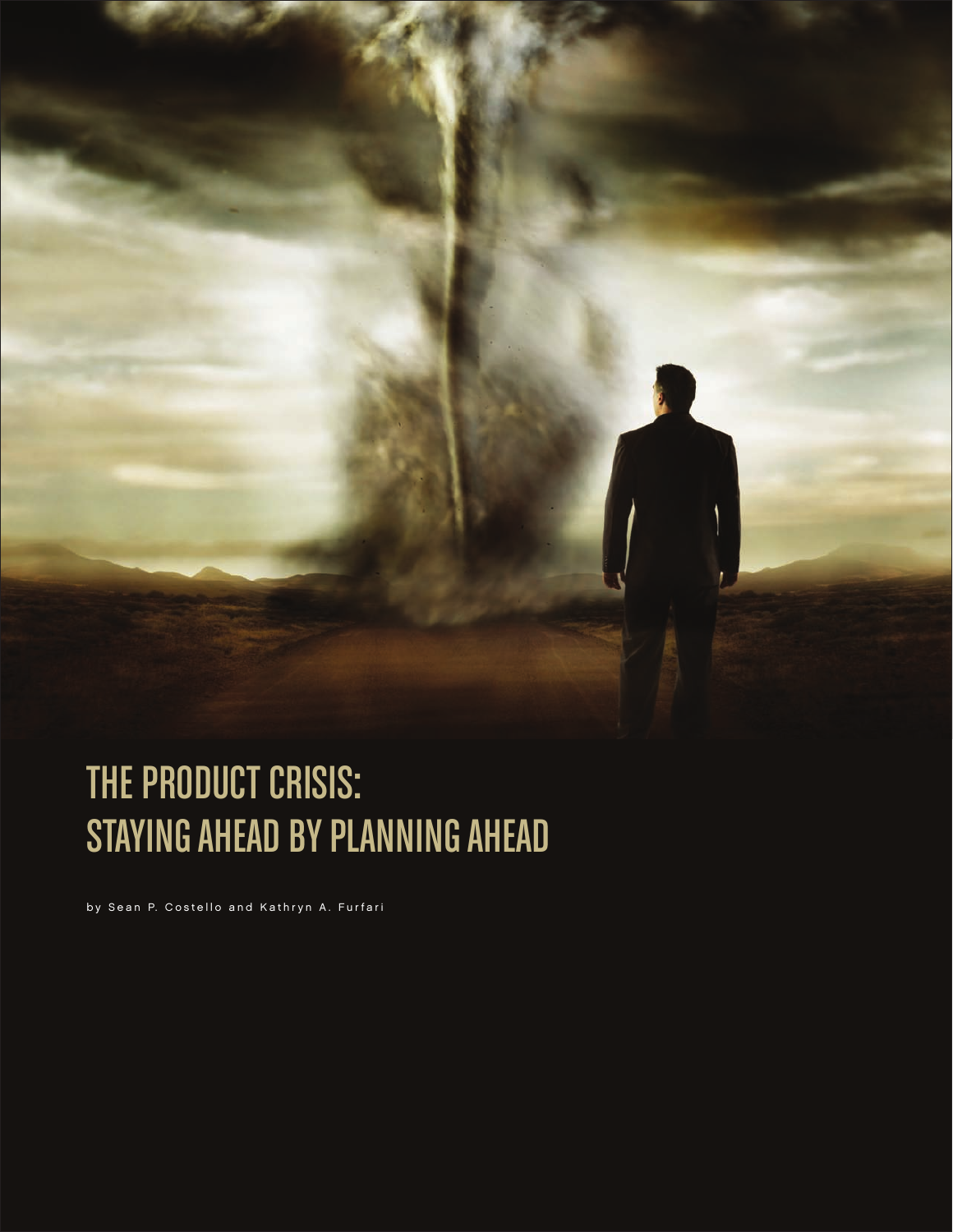Product "crises" have gotten bigger, more expensive, and more complex with each passing year. They are the subject of media attention, regulatory scrutiny, political grandstanding, and, of course, lawsuits by class-action plaintiffs' lawyers.

A product crisis can take many forms, from product recalls necessitated by real or claimed defects in the product design or manufacturing process to hoaxes and rumors concocted by criminals and miscreants. The fact that the internet has now become a staple of modern life means that claims—both true and untrue—about a company's products spread rapidly. Every company, therefore, must contemplate the risk that it will one day face a product crisis, no matter how fastidious its design and manufacturing processes. And every company must have a plan for dealing with the crisis should that risk materialize. Having a plan in place before the crisis strikes is key to a company's ability to emerge from the crisis successfully.

#### Product Crises Take Many Forms

Recently, product recalls, many relating to food, have been the subject of intense media, regulatory, and legal scrutiny. Westland/Hallmark recently undertook the largest meat civil litigation followed (or, in some cases, may have preceded) the announcement of many of these recalls.

Product recalls due to alleged defects in design or manufacturing processes have not been the exclusive source of product crises. Over the past several decades, many wellrespected companies have fallen victim to phantom crises, urban legends, hoaxes, and even criminal product tampering whose apparent purpose was to damage a company or its brands. The textbook example is the Tylenol tampering scare in 1982, when criminals injected Tylenol capsules with cyanide, which resulted in the deaths of several people. At the time, Tylenol, made by Johnson & Johnson, was one of the most respected brands in the world, and the over-the-counter painkiller was a major contributor to Johnson & Johnson's profits, responsible for nearly 20 percent of the company's profits in 1981. Ian Mitroff, Managing Crises Before They Happen 13–14 (2001). Johnson & Johnson's reaction to this tragedy and crisis is offered as a case study in how a company should react in crisis situations. The company got out in front of the issue. Johnson & Johnson made clear that its sole concern was public safety, not protecting short-term profits. It immediately began working with the Food and Drug Administration

# Having a plan in place before the crisis strikes is key to a company's ability to emerge from the crisis successfully.

recall in history—143 million pounds of beef—because the company's employees purportedly violated federal rules by butchering sick cattle. Last year, Menu Foods recalled 60 million cans of pet food after wheat gluten in its products was linked to pet deaths across the nation, resulting in a public relations and legal nightmare. That recall reportedly cost \$56 million. Food-related recalls shared the spotlight with consumer product recalls, particularly those for children's toys that were made in China or contained parts made in China. A visit to the Consumer Product Safety Commission's web site (http://www.cpsc.gov) reveals numerous product recalls, from infant cribs to snowmobiles. As sure as night follows day,

("FDA") to recall the lots from which the poisoned capsules had come. It engaged in a public relations campaign to both inform and reassure the public, and its CEO was front and center during that campaign. Id. at 16. Remarkably, the company even ignored the advice of the FDA and recalled all of its Tylenol bottles worldwide—about 31 million bottles—at a cost of \$100 million. Id. The FDA, along with the FBI, had urged a more limited recall to protect against copycats. Id. Ultimately, changes were made to the way off-the-shelf medications are packaged to prevent such tampering. Johnson & Johnson suffered short-term damage, but it emerged triumphant, having regained public trust and, ultimately,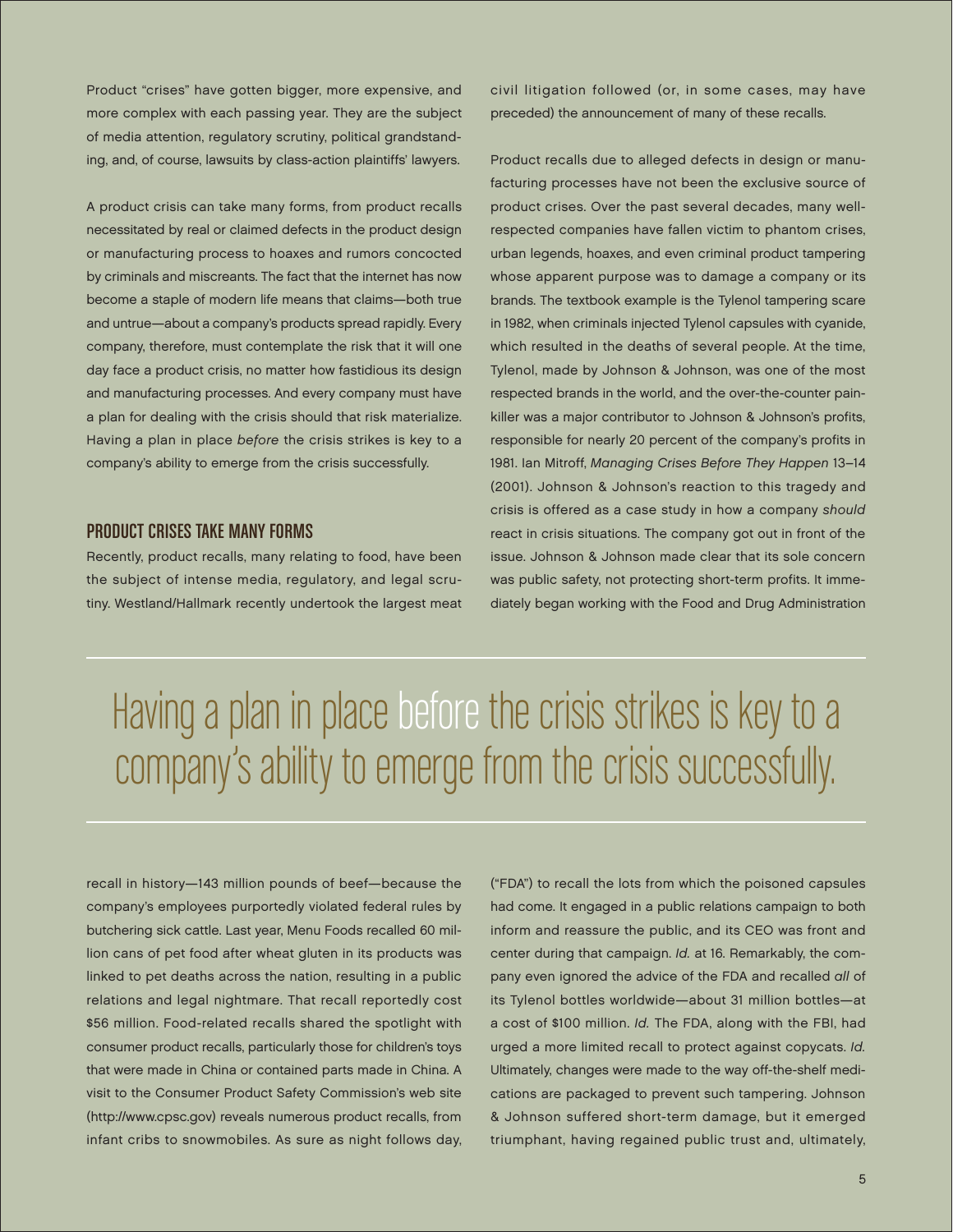its dominant market position. Today, Tylenol has the largest market share of any over-the-counter pain reliever. Id. at 17.

Another famous example of a product crisis caused by external forces is the Diet Pepsi "syringe in the can" urban legend in 1993, in which some individuals falsely claimed to have found syringes in their cans of Diet Pepsi. There, Pepsi took an approach that differed from Johnson & Johnson's a decade before. The company thoroughly investigated the matter and embarked on an aggressive public relations campaign aimed at demonstrating that there was no truth to the rumor. Its aggressive approach, executed to perfection, worked. The company publicly exposed the rumors as fiction and protected one of its leading brands from permanent damage.

The Diet Pepsi incident happened before the internet had become the real-time rumor mill it is today. Today, the World Wide Web allows for even greater mischief and more immediate threats to product manufacturers of all stripes. In 2005, for instance, a Nevada woman claimed that she had found a severed finger in a bowl of Wendy's chili, which attracted nationwide media attention and threatened consumer confidence in the popular restaurant chain. This "urban legend" spread like wildfire, thanks largely to the internet, where bloggers, chatters, and online rumormongers exploited and bolstered the claim, giving the impression that it was true simply because it was ubiquitous. As with the Diet Pepsi episode a decade before, the claim was demonstrably false, but it was not exposed as a falsehood before doing economic harm to Wendy's. According to media reports, Wendy's lost \$2.5 million as a result of the claim, the copycat claims that followed, and the attendant bad publicity. The woman who made the claim recently was sentenced to 12 years in prison for attempted grand larceny and other charges, based on her false claim.

#### The Viral Product Crisis

The internet—and the speed with which it allows information and misinformation to make their way across states, countries, and continents—means that a potential product crisis can become a real crisis in almost no time. More than 70 percent of U.S. adults use the internet at least occasionally. It is not surprising that a recent Harris poll found that 80 percent of U.S. adults were aware of recent recalls and that 50 percent of those surveyed said that they would

switch brands—at least temporarily—in response to a recall. "Consumer Concern Over Product Recalls High," Harris Poll #53 (June 12, 2007).

Moreover, most companies sell not just in the U.S. but abroad as well. With internet usage numbers comparable in Europe and other industrialized countries, any company that sells products outside the U.S. may face a crisis that is not just domestic but international in scope, within hours of the first internet- or other media-generated rumor. In today's cyber-parlance, the rumors "go viral"—that is, they spread ferociously, at a speed that would not even have been contemplated a generation ago. Once that happens, the company is on the fast track to a product crisis.

Before the next potential product crisis "goes viral," becomes the subject of the blogosphere, winds up on CNN, and spawns class-action litigation, every company should have a product crisis plan in place. Scrambling to piece together a plan after a crisis starts makes no more sense than conducting business without a budget.

## Planning for Product Crises: One Size Does Not Fit All

Product crises are obviously a risk factor for every company doing business, and the threat of a viral product crisis must be taken seriously. Even the most careful and fastidious company cannot completely control the risk that it will one day be the subject of an online hoax or the victim of criminal actions designed to harm it and its most important brands. While preventing crises may be next to impossible—they are bound to happen, whether due to external or internal causes—having an effective plan will help a company recover faster and minimize damage to its reputation and bottom line.

There is no one-size-fits-all plan for dealing with product crises. Every company is uniquely situated, and every company must tailor its plan to its particular situation. A company that sells products around the world will not have the same plan as a company that sells its products only in the United States or a region of the United States. A company that makes products composed of parts from foreign suppliers will not have the same plan as a company that makes all of the component parts itself. Offered here are guidelines and considerations, not prescriptions.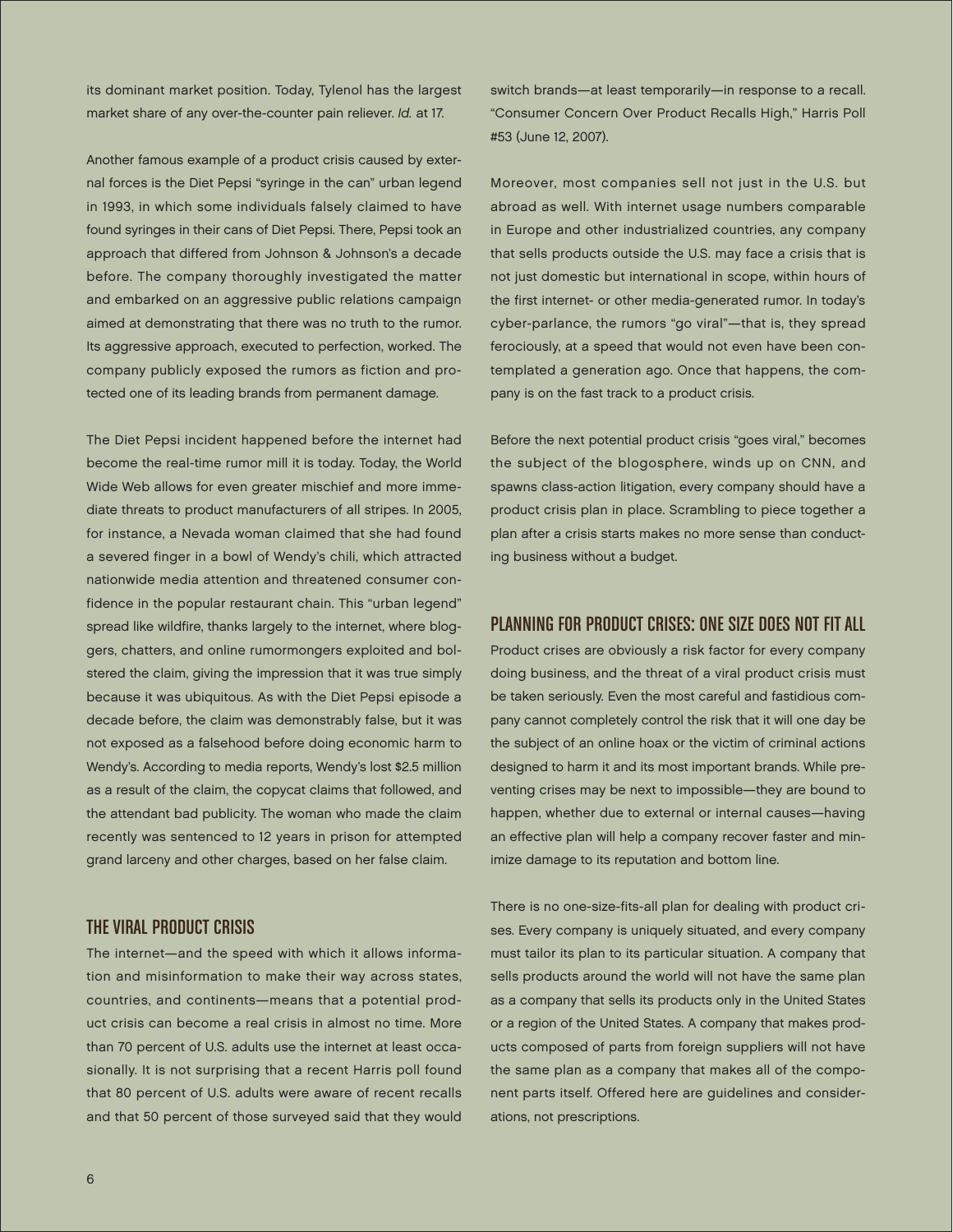# The Three Cs: Caution, Communication, and Coordination

Every successful plan should be premised on the three Cs: caution, communication, and coordination. A company's plan must include measures and processes for exercising caution, communicating effectively, and coordinating both internally and with the third parties engaged in guiding the company through the crisis.

Caution. Exercising caution means avoiding rash or hasty decisions, to the extent circumstances permit. Once a course of action for dealing with a product crisis is undertaken, it is difficult to change. Caution, therefore, dictates that the company carefully consider the appropriate response to the crisis before it starts communicating with the various stakeholders, who may include regulators, politicians, consumers, and lawyers. Has the company investigated the problem thoroughly? Is the problem due to internal or external causes? Is there a chance that the company is responsible, or did third parties create or invent the problem? Is the company going to take an aggressive approach and try to show that the claims about its product are false, as in the Diet Pepsi and Wendy's examples? Or is the company going to engage in public contrition and do all it can to ensure that its customers are protected and that the problem is eliminated, as in the Tylenol example?

In other words, before the company starts talking about the crisis, it must have a firm grasp on what kind of crisis it is dealing with and, based on that, what course of action it will take. Time is of the essence. There will be no time for monthslong investigations before the company has to start talking to the public, regulators, politicians, and opposing lawyers.

Ultimately, caution is not so much a stand-alone consideration as an important part of effective communication and coordination.

Communication. Once the company understands, first, what sort of potential crisis it is facing (internal or external; real or hoax) and, second, how it intends to approach the crisis, it must communicate its message to the various stakeholders. As one public relations consultant has explained, "Crisis management is storytelling." Eric Dezenhall, Damage Control: Why Everything You Know About Crisis Management Is Wrong 4 (2007). A good story cannot be told unless it is communicated effectively. And effective communication has many components.

First and foremost, the company employees who will have some role in dealing with the product crisis must know what message they are to communicate. Second, the company must communicate that precise message, and must do so consistently. To that end, the company should generally have one of its senior officers serve as the face and voice of the company. Usually, that should be the CEO, or at least the executive in charge of the business unit that makes the product in question and who has the authority to make decisions about the course of the company's reaction, including whether to recall and to what extent (tempered, obviously, by obligations imposed by the regulatory agency with authority over the recall). See id. at 4. In the Tylenol tampering case, Johnson & Johnson's CEO, James Burke, was the "face" of the company.

In addition, if the company must communicate with audiences in different countries, it should take care to tailor its communications to account for language and cultural differences, not to mention differences in the governing regulatory and legal regimes. Effective communication in the United States may not be effective communication in another country. This issue requires careful thought well before a crisis looms.

A public relations consultant should be used to help guide the company's response, fine-tune the message it wants to communicate, and evaluate the best media for communicating its message. But the company should not cede control over its message or where and how the message is delivered to the consultant. The consultant's advice must be taken with a grain of salt. There is a tendency among public relations consultants to want to talk to the media, no matter what. Sometimes, however, it is better to say less and to say it less often. As one public relations consultant put it, "The advice crisis consultants give is often designed to benefit the consultant, not the client." Dezenhall, Damage Control, at 2.

Coordination. There are a lot of moving parts in any potential product crisis. The company must deal with its customers and investors, interact with lawyers filing or threatening claims, respond to media inquiries, and deal with a host of other stakeholders and interested parties. The company must coordinate its interactions with these stakeholders, constituents, and interested parties. You do not want the company's lawyers filing pleadings and briefs in court that are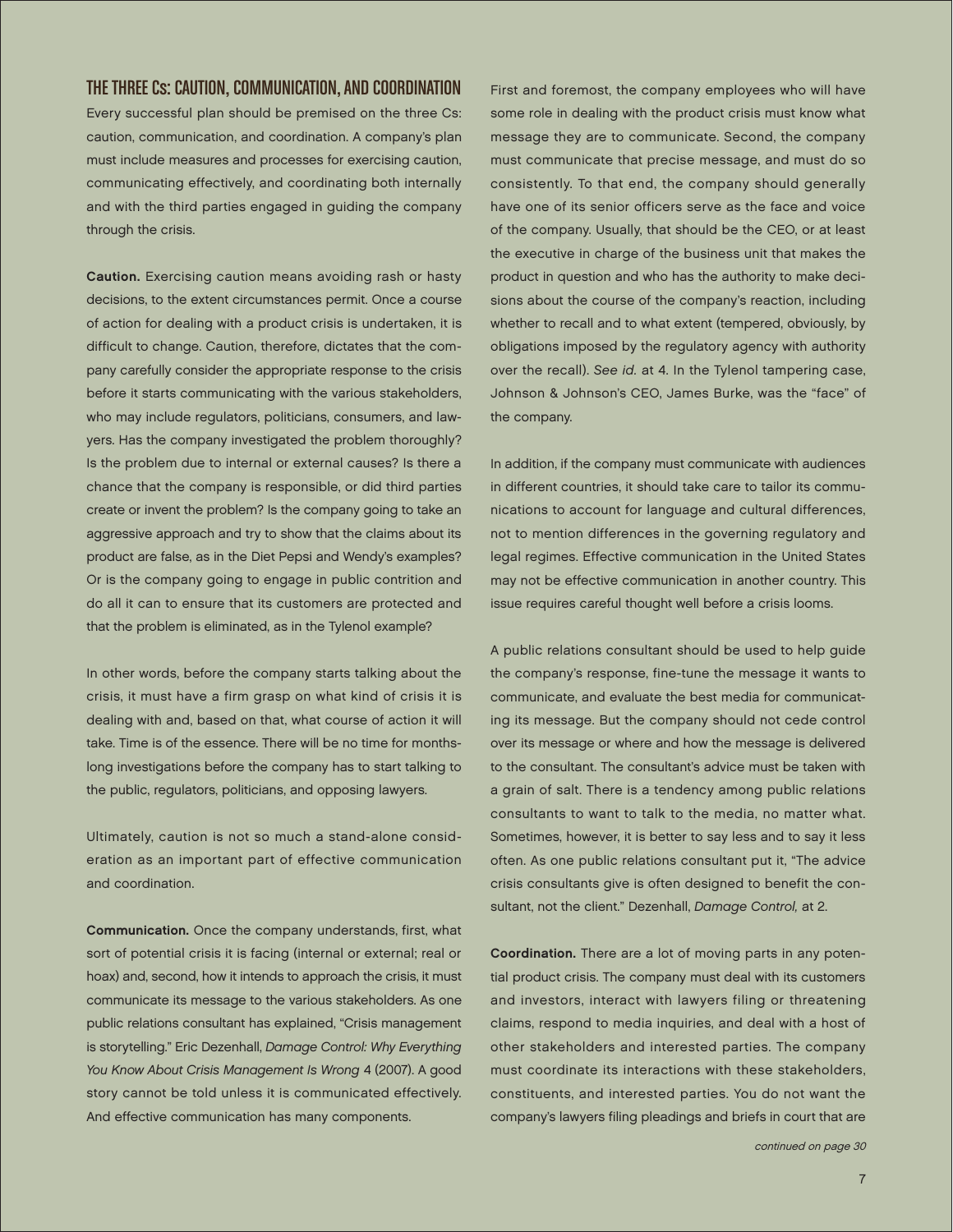#### The Product Crisis: Staying Ahead by Planning Ahead continued from page 7

fundamentally at odds with what the company is telling consumers and the media. Mixed messages will cause the company to lose credibility, and where the company's reputation already is being questioned because of claimed product failures (whether real or imagined), the company cannot risk losing whatever credibility it may have left. It will need that credibility, along with some political capital, to fashion solutions to regulatory and legal challenges.

Moreover, the company must have a plan in place for executing its reaction to the potential crisis. If the matter involves a product recall, it must ensure that the employees responsible for dealing with the mechanics and logistics of the recall know what they are supposed to do and are confident in carrying out the instructions given to them. Distributors and retailers must also be instructed in the mechanics of the recall—i.e., whether the retail outlets are to take the products and what they are supposed to provide the customers (vouchers, coupons, cash, or claim forms), how they are to respond to customer and media inquiries, the length and scope of the recall, and myriad other issues.

Mock-recall exercises may be something to consider, and some have suggested them. As a practical matter, however, mock-recall exercises present significant cost and other obstacles, not the least of which is that a mock recall may be mistaken as an actual recall, become a "viral" product crisis, and create the very crisis the company was planning for and hoping to avoid.

Effective coordination and exercising caution work together. One area in particular concerns the interaction of the legal and public relations teams. There is often tension between the public relations and legal teams in what, when, how, and where to communicate about a product crisis or some aspect of it. Public relations consultants will often push corporate representatives to make a statement as early as possible to ease the fears of consumers, while the lawyers may insist that such a statement could open up the corporation to future legal liability. Clearly, legal strategy cannot trump business considerations completely, and business considerations cannot entirely trump legal strategy. Indeed, in bet-thecompany litigation, the continued viability of the company itself may turn on the outcome of litigation. But if the company wins the litigation while losing its entire customer base forever, the victory will be of little significance. A balance must be struck. There is no quick fix for resolving this inherent tension, but it must be acknowledged, and steps should be put in place for resolving these conflicts.

Another area where coordination and caution dovetail, and which also concerns the interaction of public relations consultants and attorneys, is the extent to which the attorney-client privilege applies to discussions about public relations strategy and planning. This is a potential minefield for those who do not think through the consequences in advance. Case law is divided over whether the company or its law firm should retain the public relations firm in order to protect the privilege. Similarly, case law is all over the map with respect to whether discussions with public relations consultants are protected from disclosure by the attorney-client privilege or attorney work-product doctrine. Careful evaluation of the laws of the relevant jurisdiction (or jurisdictions) should be undertaken. As a practical matter, the decision may already have been made, as most companies already have longstanding relationships with public relations firms, unless the company decides that a separate firm should be retained (by it or the law firm) for purposes of the product crisis it is currently facing.

Companies also should bear in mind that communications to the public may be used in regulatory and civil litigation proceedings. Anything a company says to the public may find its way into the litigation, and vice versa. And the impact of a company's public statements on investors must be taken into account as well. Anything the company does, including when it undertakes certain actions, may figure into the litigation or lead to litigation. Consequently, those communicating with customers must coordinate with the regulatory and legal teams.

Of course, as a practical matter, every member of every team in a product crisis cannot communicate with every member of every other team. At the very least, that would not be a very efficient system of communication. A point person should be identified for each of the responsible groups (manufacturing, customer relations, etc.). Care should be taken to ensure that you do not create a paralyzing bureaucratic structure of